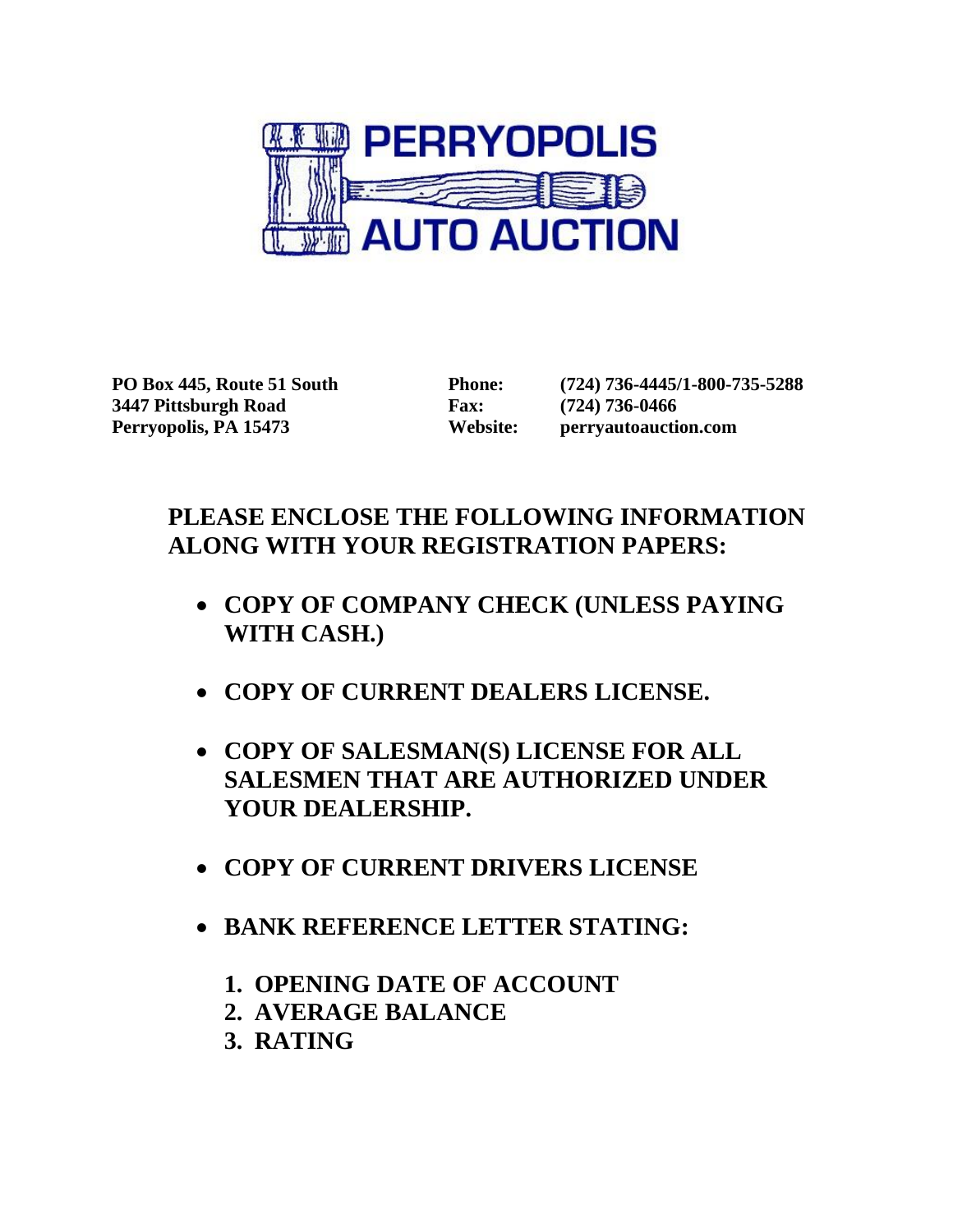# **NOTE: ALL REQUIRED PAPERWORK MUST BE COMPLETED IN ORDER TO PROCESS YOUR ACCOUNT.**

**THANK YOU FOR CHOOSING PERRYOPOLIS AUTO AUCTION. IF YOU HAVE ANY QUESTIONS, PLEASE DO NOT HESITATE TO CALL.**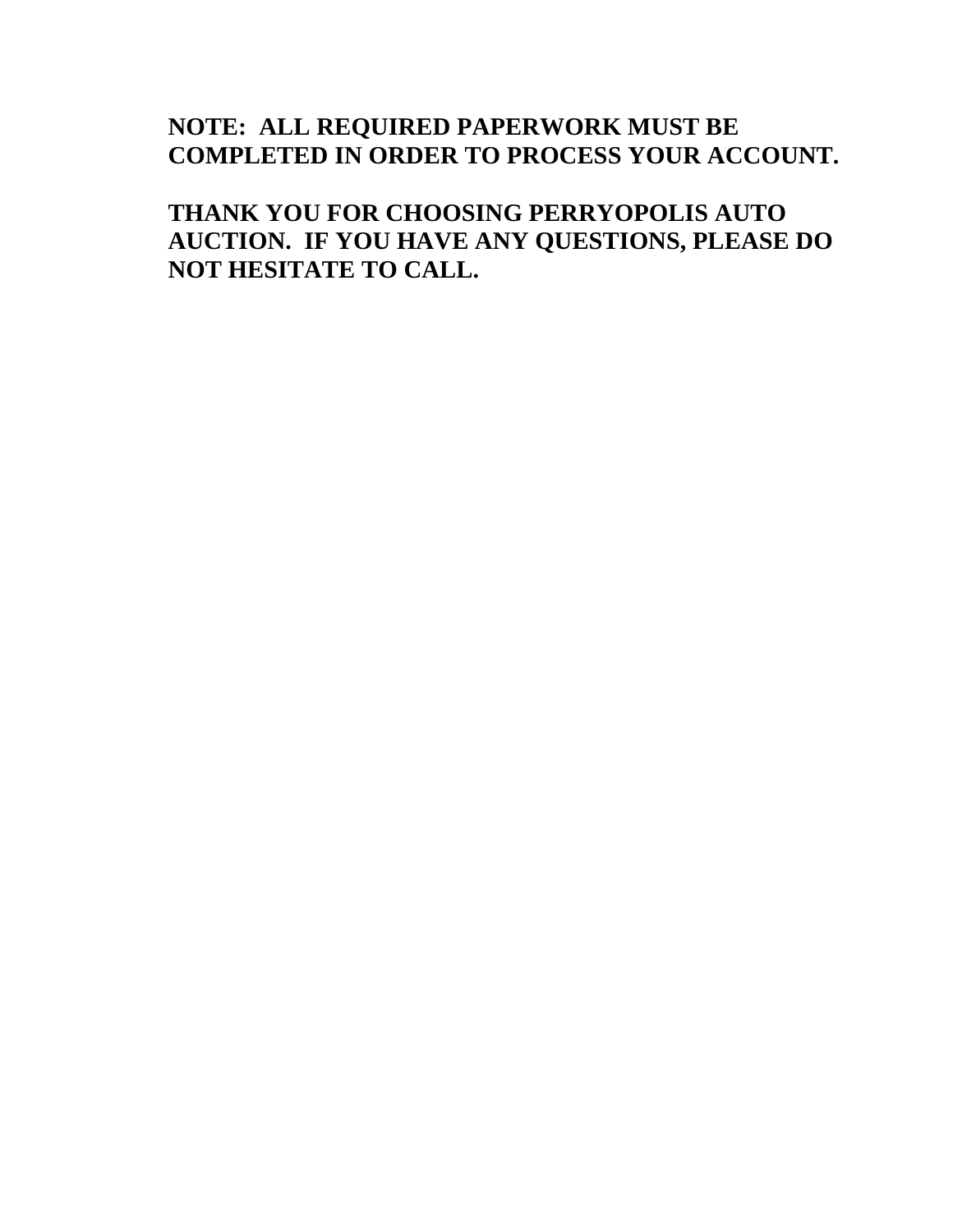

#### **ROUTE 51 SOUTH P.O. BOX 445 PERRYOPOLIS, PA 15473 PHONE: (724) 736-4445 1-800-735-5288 FAX: (724) 736-0466**

### **DEALER REGISTRATION**

|                                                                                                                                                                                                                                                                                                                                       | $\Box$ PARTNERSHIP | $\Box$ SOLE OWNERSHIP |                |  |  |
|---------------------------------------------------------------------------------------------------------------------------------------------------------------------------------------------------------------------------------------------------------------------------------------------------------------------------------------|--------------------|-----------------------|----------------|--|--|
|                                                                                                                                                                                                                                                                                                                                       |                    | $\square$ NEW         | $\square$ USED |  |  |
| IS ACCOUNT IN COMPANY NAME? $\Box$ YES $\Box$ NO                                                                                                                                                                                                                                                                                      |                    |                       |                |  |  |
|                                                                                                                                                                                                                                                                                                                                       |                    |                       |                |  |  |
| BRANCH NAME                                                                                                                                                                                                                                                                                                                           |                    |                       |                |  |  |
|                                                                                                                                                                                                                                                                                                                                       |                    |                       |                |  |  |
| DO YOU FLOOR CARS? □ YES □ NO F YES, WHAT FINANCE COMPANY ______________________                                                                                                                                                                                                                                                      |                    |                       |                |  |  |
| PLEASE SEND A COPY OF DEALER LICENSE AND COMPANY CHECK THEORY AND SERVED ASSESSED. THE SERVED OF DEALER LICENSE AND COMPANY CHECK                                                                                                                                                                                                     |                    |                       |                |  |  |
| <u> 1988 - Ann an Dùbhlachd ann an Dùbhlachd ann an Dùbhlachd ann an Dùbhlachd ann an Dùbhlachd ann an Dùbhlachd</u>                                                                                                                                                                                                                  |                    |                       |                |  |  |
|                                                                                                                                                                                                                                                                                                                                       |                    |                       |                |  |  |
| RESIDENCE TELEPHONE INCLUDING AREA CODE                                                                                                                                                                                                                                                                                               |                    |                       |                |  |  |
| WE ARE INTERESTED IN<br>$\Box$ BUYING                                                                                                                                                                                                                                                                                                 | $\square$ SELLING  | $\Box$ BOTH           |                |  |  |
| OTHER AUCTIONS ATTENDED:                                                                                                                                                                                                                                                                                                              |                    |                       |                |  |  |
|                                                                                                                                                                                                                                                                                                                                       |                    |                       |                |  |  |
| Upon authorization to conduct business at the Perryopolis Auto Auction, the applicant agrees to abide by all auction policies and procedures specifically those<br>concerning odometer tampering which if violated could cause suspension of trading privileges, a monetary penalty assessment for related expenses and repurchase of |                    |                       |                |  |  |

any odometer tampered vehicle sold by the applicant. The applicant also acknowledges receipt of the Perryopolis Auto Auction Policies. APPLICANT SIGNATURE \_\_\_\_\_\_\_\_\_\_\_\_\_\_\_\_\_\_\_\_\_\_\_\_\_\_\_\_\_\_\_\_\_\_\_\_\_\_\_\_\_\_\_\_\_\_\_\_\_TITLE \_\_\_\_\_\_\_\_\_\_\_\_\_\_\_\_\_\_\_\_\_\_\_\_\_\_\_\_\_\_\_\_\_ DATE \_\_\_\_\_\_\_\_\_\_\_\_\_\_\_\_\_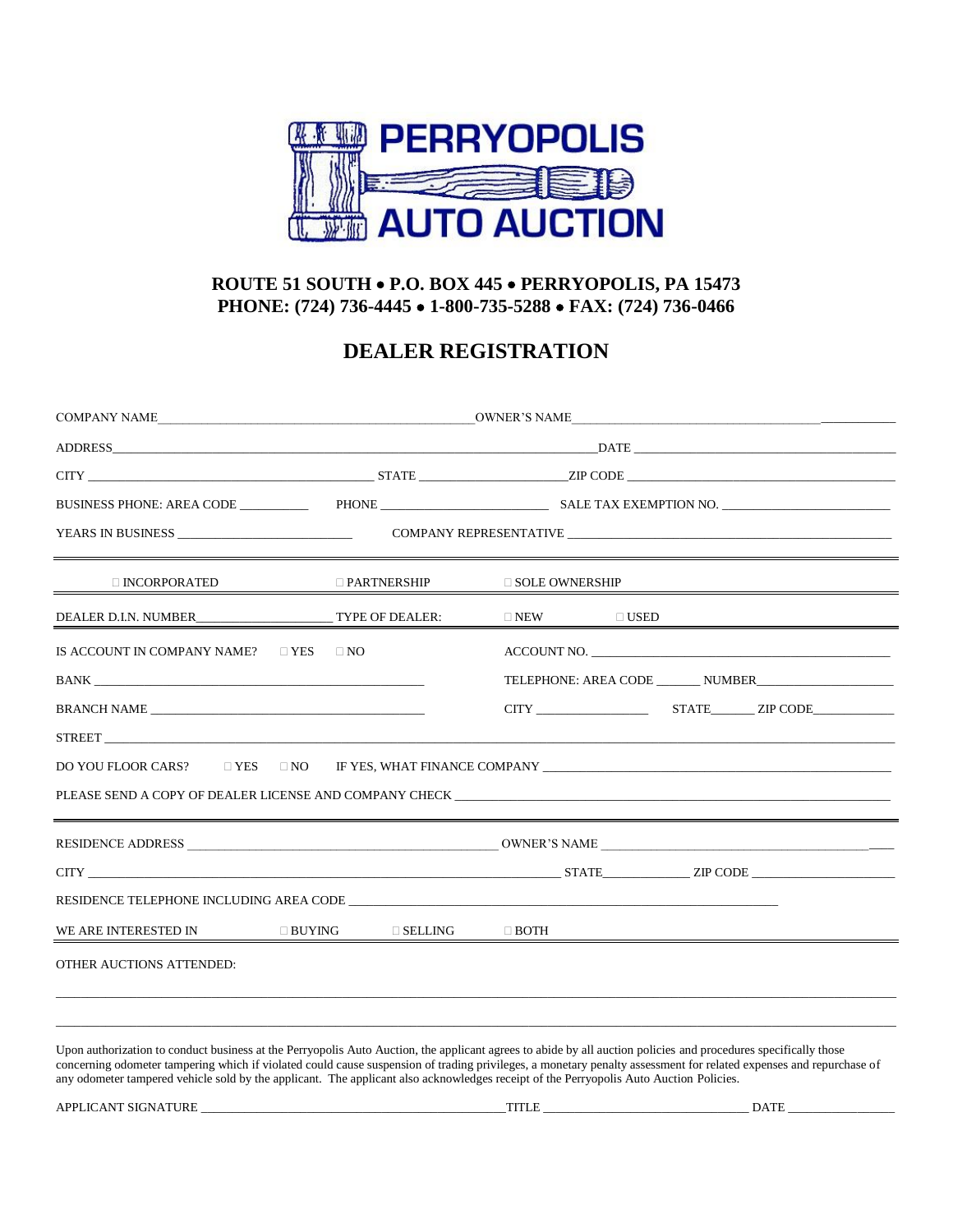

#### **ROUTE 51 SOUTH P.O. BOX 445 PERRYOPOLIS, PA 15473 PHONE: (724) 736-4445 1-800-735-5288 FAX: (724) 736-0466**

## **BANK AUTHORIZATION**

The undersigned, \_\_\_\_\_\_\_\_\_\_\_\_\_\_\_\_\_\_\_\_\_\_\_\_\_\_\_\_\_\_\_\_\_\_\_\_\_\_\_\_\_\_\_\_\_

hereby authorizes you and your assigns or any other agency employed by either of you. To disclose to this interested party your experience with the undersigned accounts.

\_\_\_\_\_\_\_\_\_\_\_\_\_\_\_\_\_\_\_\_\_\_\_\_\_\_\_\_\_\_\_\_\_\_\_\_\_\_\_\_\_\_

Customer Signature

| <b>Bank Name:</b> |         |
|-------------------|---------|
| Account $\#$ :    |         |
|                   |         |
|                   |         |
|                   |         |
|                   | Rating: |
|                   |         |